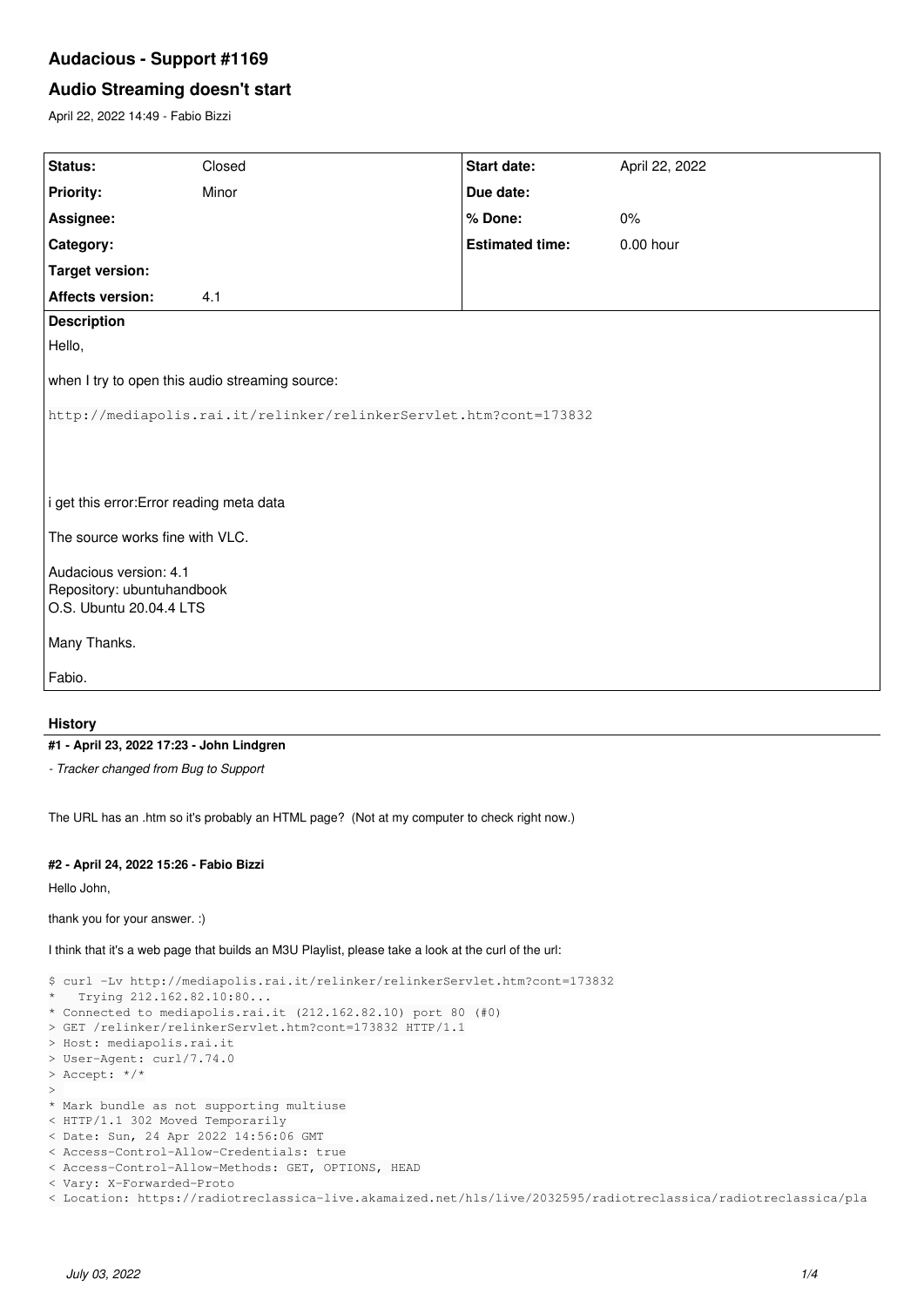```
ylist.m3u8?auth=daEaFaBcXcgdlbTcZdtaRaMdwdobtb2aFaI-bIzwug-c0-BjywAGt&aifp=V001
< Content-Length: 0
< Content-Type: text/html
\leq* Connection #0 to host mediapolis.rai.it left intact
* Issue another request to this URL: 'https://radiotreclassica-live.akamaized.net/hls/live/2032595/radiotrecla
ssica/radiotreclassica/playlist.m3u8?auth=daEaFaBcXcgdlbTcZdtaRaMdwdobtb2aFaI-bIzwug-c0-BjywAGt&aifp=V001'
   *   Trying 2a02:26f0:8d00:11::adde:6b18:443...
* Connected to radiotreclassica-live.akamaized.net (2a02:26f0:8d00:11::adde:6b18) port 443 (#1)
* ALPN, offering h2
* ALPN, offering http/1.1
* successfully set certificate verify locations:
*  CAfile: /etc/ssl/certs/ca-certificates.crt
  CApath: /etc/ssl/certs
* TLSv1.3 (OUT), TLS handshake, Client hello (1):
* TLSv1.3 (IN), TLS handshake, Server hello (2):
* TLSv1.2 (IN), TLS handshake, Certificate (11):
* TLSv1.2 (IN), TLS handshake, Server key exchange (12):
* TLSv1.2 (IN), TLS handshake, Server finished (14):
* TLSv1.2 (OUT), TLS handshake, Client key exchange (16):
* TLSv1.2 (OUT), TLS change cipher, Change cipher spec (1):
* TLSv1.2 (OUT), TLS handshake, Finished (20):
* TLSv1.2 (IN), TLS handshake, Finished (20):
* SSL connection using TLSv1.2 / ECDHE-ECDSA-AES128-GCM-SHA256
* ALPN, server accepted to use http/1.1
* Server certificate:
*  subject: C=US; ST=Massachusetts; L=Cambridge; O=Akamai Technologies, Inc.; CN=a248.e.akamai.net
  start date: Jul 15 00:00:00 2021 GMT
  expire date: Jul 20 23:59:59 2022 GMT
  *  subjectAltName: host "radiotreclassica-live.akamaized.net" matched cert's "*.akamaized.net" 
  issuer: C=US; O=DigiCert Inc; CN=DigiCert SHA2 Secure Server CA
*  SSL certificate verify ok.
> GET /hls/live/2032595/radiotreclassica/radiotreclassica/playlist.m3u8?auth=daEaFaBcXcgdlbTcZdtaRaMdwdobtb2aF
aI-bIzwug-c0-BjywAGt&aifp=V001 HTTP/1.1
> Host: radiotreclassica-live.akamaized.net
> User-Agent: curl/7.74.0
> Accept: */*
>* Mark bundle as not supporting multiuse
< HTTP/1.1 200 OK
< Last-Modified: Thu, 14 Apr 2022 14:44:33 GMT
< X-Akamai-Server: Akamai-SMT
< Akamai-Mon-Iucid-Ing: 2032595
< Expires: Sun, 24 Apr 2022 14:56:06 GMT
< Cache-Control: max-age=0, no-cache, no-store
< Pragma: no-cache
< Date: Sun, 24 Apr 2022 14:56:06 GMT
< Content-Length: 164
< Connection: keep-alive
< X-Akamai-Ctla-Debug: playlist.m3u8 playlist.m3u8 playlist_*.m3u8 variant.m3u8      
< Content-Type: application/x-mpegURL
< Akamai-Mon-Iucid-Del: 1237697
< Alt-Svc: h3-Q050=":443"; ma=93600,quic=":443"; ma=93600; v="46,43" 
< Content-Type: application/x-mpegURL
< Access-Control-Max-Age: 86400
< Access-Control-Allow-Credentials: true
< Access-Control-Expose-Headers: Server,range,hdntl,hdnts,Akamai-Mon-Iucid-Ing,Akamai-Mon-Iucid-Del,Akamai-Req
uest-BC
< Access-Control-Allow-Headers: origin,range,hdntl,hdnts
< Access-Control-Allow-Methods: GET,POST,OPTIONS
< Access-Control-Allow-Origin: *
\leq#EXTM3U
#EXT-X-VERSION:3
#EXT-X-STREAM-INF:BANDWIDTH=259266,CODECS="mp4a.40.2" 
../../../2032595/radiotreclassica/radiotreclassica/radio3classica_256/chunklist.m3u8
* Connection #1 to host radiotreclassica-live.akamaized.net left intact
\sim
```
#### If you try to open directly with audacious the m38u link with the proper head:

https://radiotreclassica-live.akamaized.net/hls/live/2032595/radiotreclassica/radiotreclassica/radio3classica\_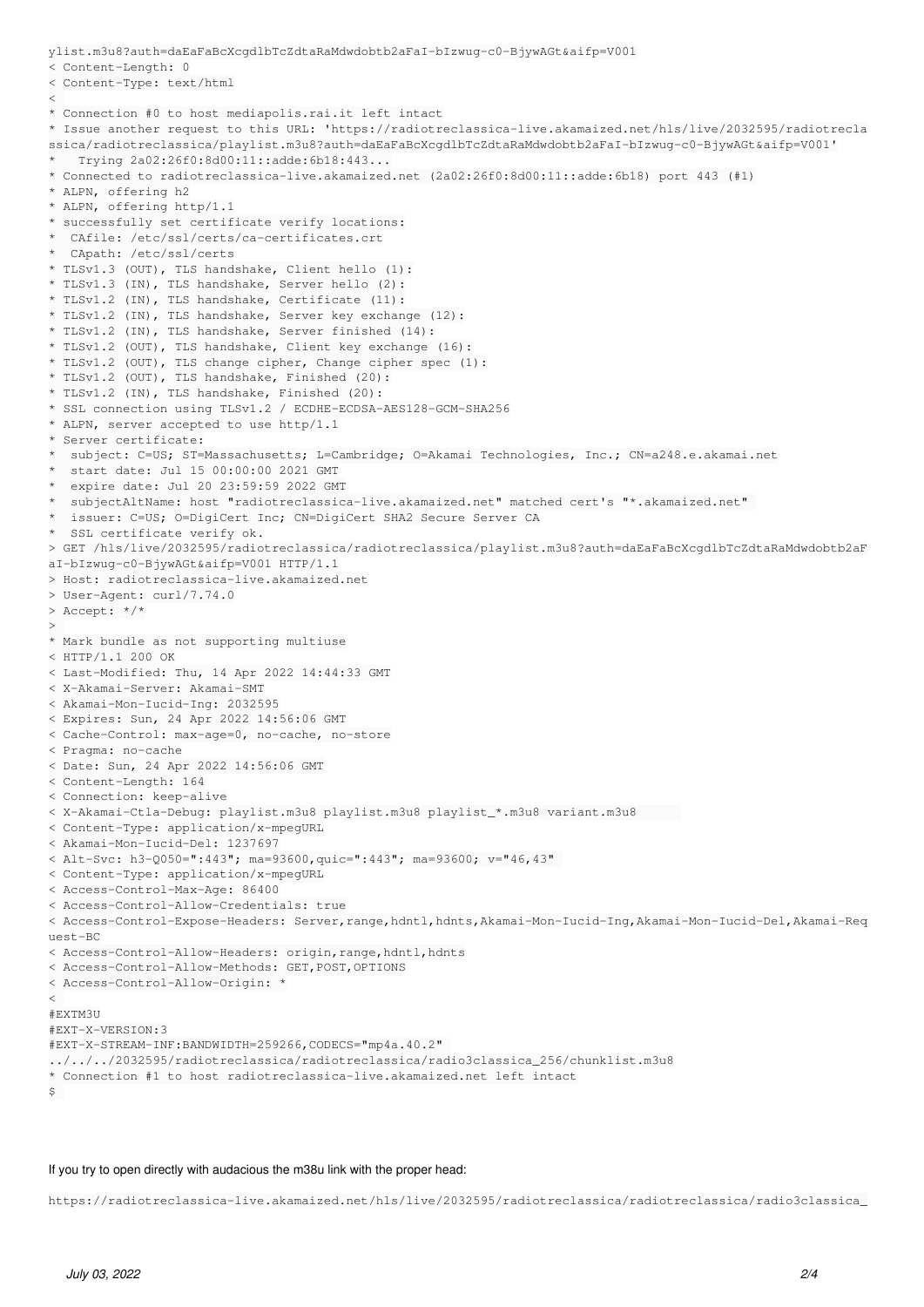Audacious starts queuing all the chunks, you can start play during the queuing, but at the end it stops at the last chunk.

The chunklist is very huge and it's filled with these chunks of ten seconds of playback each one.:

```
#EXTM3U
#EXT-X-VERSION:3
#EXT-X-DISCONTINUITY-SEQUENCE:0
#EXT-X-TARGETDURATION:11
#EXT-X-MEDIA-SEQUENCE:85128
#EXT-X-PROGRAM-DATE-TIME:2022-04-24T11:08:09.397+00:00
#EXTINF:10.031,
oqn9n5yg/00000044/media_85128.aac
#EXTINF:10.031,
oqn9n5yg/00000044/media_85129.aac
#EXTINF:9.961,
oqn9n5yg/00000044/media_85130.aac
...
...
...
#EXTINF:10.031,
oqn9n5yg/00000045/media_86564.aac
#EXTINF:9.961,
oqn9n5yg/00000045/media_86565.aac
#EXTINF:10.031,
oqn9n5yg/00000045/media_86566.aac
#EXTINF:9.961,
oqn9n5yg/00000045/media_86567.aac
```
Moreover, the chunks list updates dynamically so if you curl another chunklist it's different from the previous.

VLC handle directly the first url and starts playing, but I LOVE Audacious and I don't like VLC, so please could take a look at it? Please... :) :) :)

Many Thanks.

Fabio.